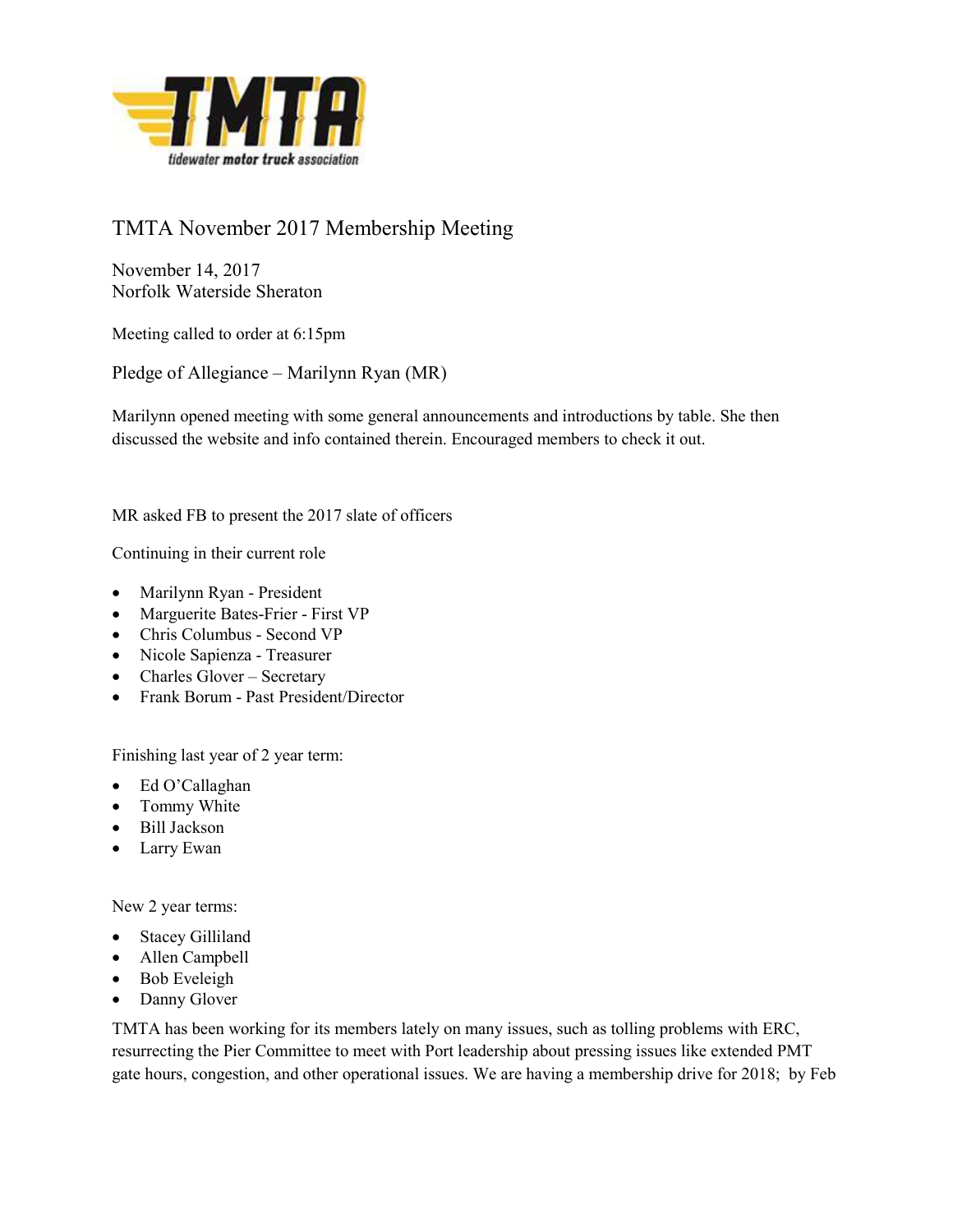1<sup>st</sup> our goal is to have 125 members, up from 75 in 2017. We work for you, if you have issues, bring them to us!

Marco DiFlorio conducted his presentation. Dinner service began  $\omega$  6:35, meeting resumed at 7pm.

Marilynn introduced Cory McCray from TCC who went over

- Their programs and government funding available to students for workforce readiness needs. Truck driving school – showed a recruiting video for trucking students showcasing the education the students receive in this industry. Truck driving program, graduated more than 200 students last couple of years.
- Can customize a training solution for your company.
- TCC needs a truck donation and asked for our members consideration. Million-dollar campaign to fix our fleet and buy 6 newer trucks.
- Forming a \$500,000 scholarship to allow students to receive CDL education without financial aid being a barrier. Would your company be interested in investing in this scholarship?
- Also needs ideas for meeting their fundraising goals, doesn't know our industry.
	- o SG asked that they teach them our language, connections were made so TCC can understand our needs and tailor their education to industry.
	- o BB? Asked what happened to all those go green trucks that were scrapped, can you receive those? TCC welcomed idea and people will look into legalities of taking these outdated trucks and get back to TMTA.
	- o MR acknowledged the insurance requirements for 2 years' experience means we can't hire TCC grads right out of school Realizing this is an issue for our members, we have a committee working with insurance companies, the school, the drayage community to find a better solution to this problem.
	- o Dialogue is now open between trucking community and TCC, please continue.

Marilynn then introduced Vance Griffin, Art Ellerman, Max Sanders, Pete Trocchiano, Shawn Tibbets. They then presented an Operations Update

Marilynn introduce the Port officials who will give us an update, questions to follow presentation.

Vance Griffin – Communication key, MC Nov  $29<sup>th</sup>$ , inland trans meeting soon – Operations centric presentation.

Topics tonight:

## HRCPII/Tri-Axle

Art-empty reefers out of VIG, creating one additional stack over there. 20s/40s in that location. Availability good right now. Billing on chassis, how does Tri-Axle work? Chassis, gensets and the ship lines were discussed, can we get a matrix of gensets for ship lines, so we can direct our driver better. RSA-lot of activity all the sudden, yes, but it pulls volume off terminals, give us yard space back and moves traffic. Gensets is an area we need to look into, good suggestions.

## Trucker Reservation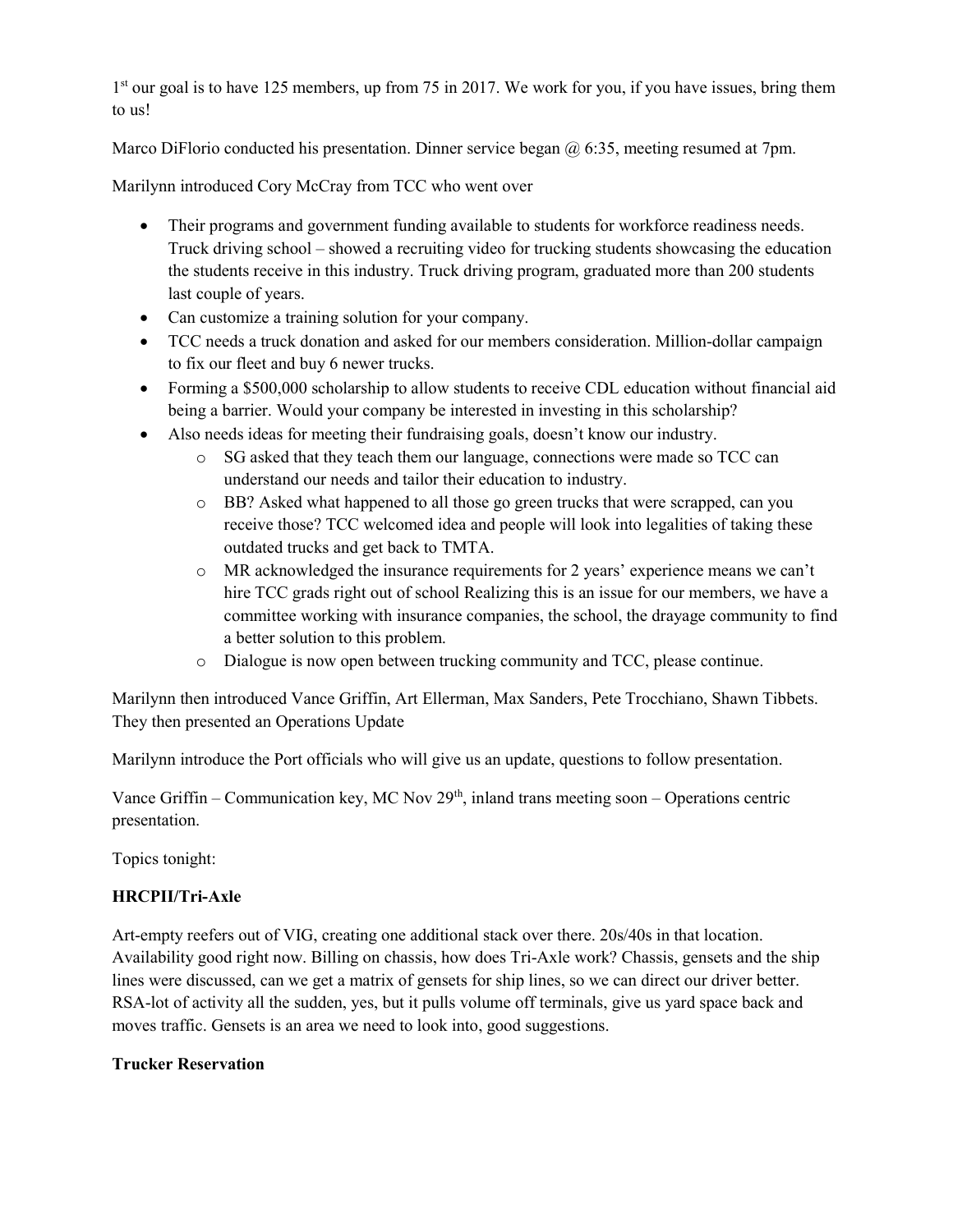Starting at NIT soon, establishing guidelines now. Introduced Nancy Christian, this is her full time project, she is your dedication liaison.

EOC - how do we know favoritism doesn't exist? What happens when terminal can't meet appointments? VIT said this wouldn't be implemented without the truckers input, and yet it has been. To date no input has been solicited. Should stop moving forward until you have solicited input and considered it. Vance says they are reaching out and trying to reconnect and get input. Off line conversation to ensue.

NS-Reservation system going live sometime...will work at both gates eventually right,  $N \& S$ ? NIT March, May for VIG. Test users are operating in it now, ask to become one. Wrote this interface based on your feedback. Mentioned some errors folks are seeing, bugs are being worked out.

## NIT Construction

Max-increasing capacity at VIG and NIT. 30 stacks, 1 over 5

Showed staging plan, see presentation for diagrams

3 services in S-NIT going to the North, 2 services from S-NIT going to PMT.

Went over construction traffic pattern

T-9-chassis staging area after Thanksgiving

NS-How many lanes coming into CSA, bobtail lane? no answer

Putting up jersey walls for traffic pattern or not, not yet, waiting to see traffic flow first. Will terminal hours change? Probably not. Longer gate hours at PMT? Pete doesn't want to change gate hours due to adding RTG and more gate lanes, easing congestion. Members disagree.

Frank-to Larry Bachtell - will this increase ILA workforce? Conversations ensuing. Lots of automation and will be challenging. If gate hours are extended, they will man them. If need to hire new folks, might consider it, takes while to bring new hires up to speed, so return will be slow. Struggles to decide whether to beef up labor force and potentially have a slow down later and lay off workforce or just try to push through with what they have doing best they can.

## VIG Update

Vance Griffin - Pier Committee-to prep for looked at yard optimization. Realigned the stacks today and that effort will increase efficiencies. Thanks you for your patience and the lost 9 hours of gate time.

Heard POV wasn't doing a good job with customer service communicating about the high volume, having a hard time keeping up with volume.

RMG maintenance-service ability of cranes, laser inspections, gantry speed increase 10-15%, Knows when turn times are tough, need all cranes up and running. RMG retrys-reduced # of times before it goes to a human to correct, so that is underway.

N. Sapienza - Is there a publication/email/phone # we can use for major damages vs. minor damages?